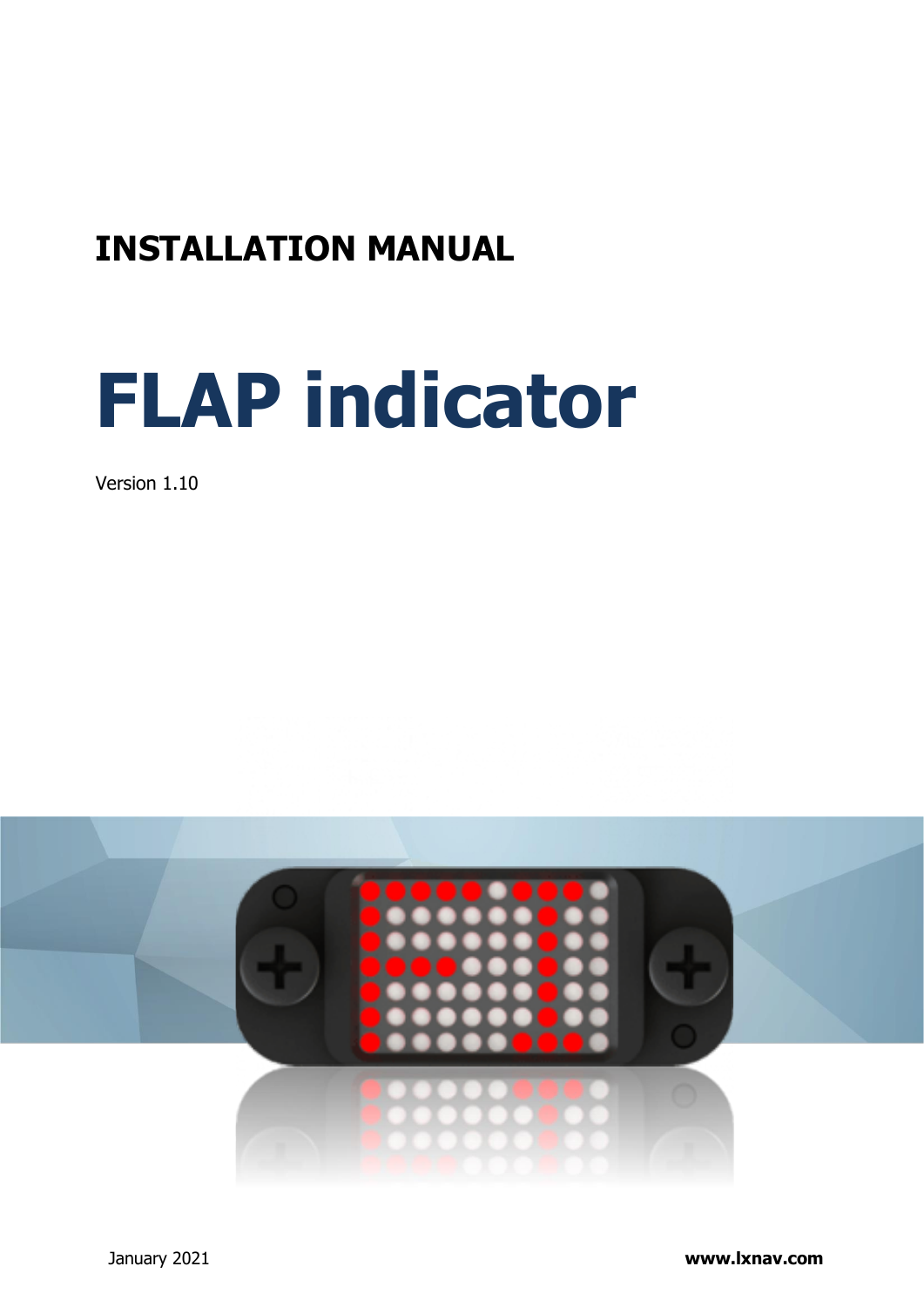| 1.            |                    |  |
|---------------|--------------------|--|
|               |                    |  |
|               |                    |  |
| 2.1           | 5                  |  |
| 2.2           |                    |  |
| 2.3           |                    |  |
| 2.3.1         |                    |  |
| 2.3.2         |                    |  |
| $2.4^{\circ}$ |                    |  |
| 2.5           |                    |  |
| 2.5.1         |                    |  |
| 2.5.2         |                    |  |
|               |                    |  |
| 2.6.1         |                    |  |
| 2.6.2         |                    |  |
|               |                    |  |
| 2.7.1         |                    |  |
| 2.7.2         |                    |  |
| 2.8           | <b>Dimmensions</b> |  |
| 3.            |                    |  |
|               |                    |  |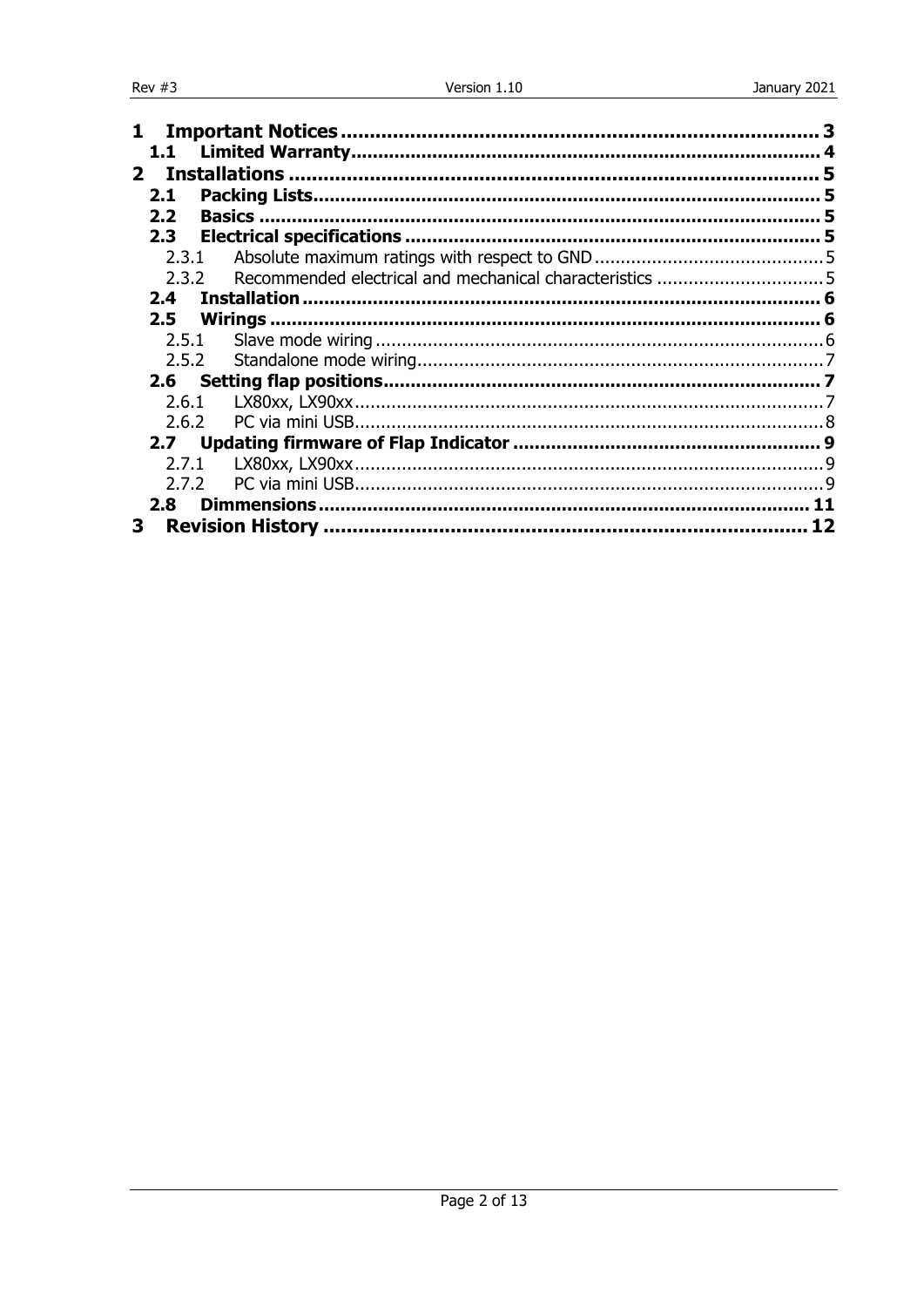## <span id="page-2-0"></span>**1 Important Notices**

Information in this document is subject to change without notice. LXNAV reserves the right to change or improve their products and to make changes in the content of this material without obligation to notify any person or organisation of such changes or improvements.



A Yellow triangle is shown for parts of the manual which should be read very carefully and are important for operating the system.



Notes with a red triangle describe procedures which are critical and may result in loss of data or any other critical situation.



A bulb icon is shown when a useful hint is provided to the reader.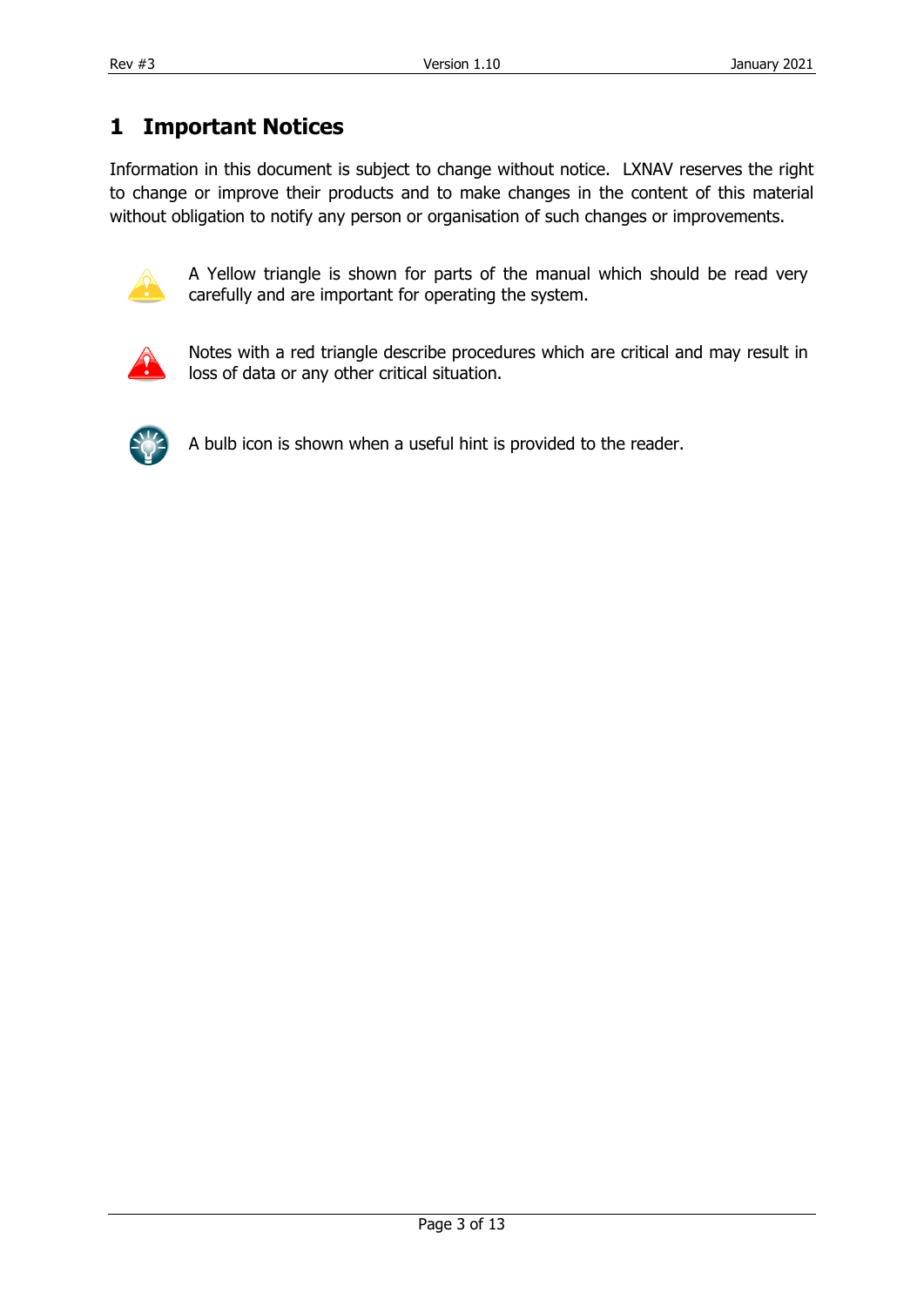#### <span id="page-3-0"></span>**1.1 Limited Warranty**

This LXNAV product is warranted to be free from defects in materials or workmanship for two years from the date of purchase. Within this period, LXNAV will, at its sole discretion, repair or replace any components that fail in normal use. Such repairs or replacement will be made at no charge to the customer for parts and labor, provided that the customer shall be responsible for any transportation cost. This warranty does not cover failures due to abuse, misuse, accident, or unauthorized alterations or repairs.

THE WARRANTIES AND REMEDIES CONTAINED HEREIN ARE EXCLUSIVE AND IN LIEU OF ALL OTHER WARRANTIES EXPRESSED OR IMPLIED OR STATUTORY, INCLUDING ANY LIABILITY ARISING UNDER ANY WARRANTY OF MERCHANTABILITY OR FITNESS FOR A PARTICULAR PURPOSE, STATUTORY OR OTHERWISE. THIS WARRANTY GIVES YOU SPECIFIC LEGAL RIGHTS, WHICH MAY VARY FROM STATE TO STATE.

IN NO EVENT SHALL LXNAV BE LIABLE FOR ANY INCIDENTAL, SPECIAL, INDIRECT OR CONSEQUENTIAL DAMAGES, WHETHER RESULTING FROM THE USE, MISUSE, OR INABILITY TO USE THIS PRODUCT OR FROM DEFECTS IN THE PRODUCT. Some states do not allow the exclusion of incidental or consequential damages, so the above limitations may not apply to you. LXNAV retains the exclusive right to repair or replace the unit or software, or to offer a full refund of the purchase price, at its sole discretion. SUCH REMEDY SHALL BE YOUR SOLE AND EXCLUSIVE REMEDY FOR ANY BREACH OF WARRANTY.

To obtain warranty service, contact your local LXNAV dealer or contact LXNAV directly.

August 2018 © 2018 LXNAV. All rights reserved.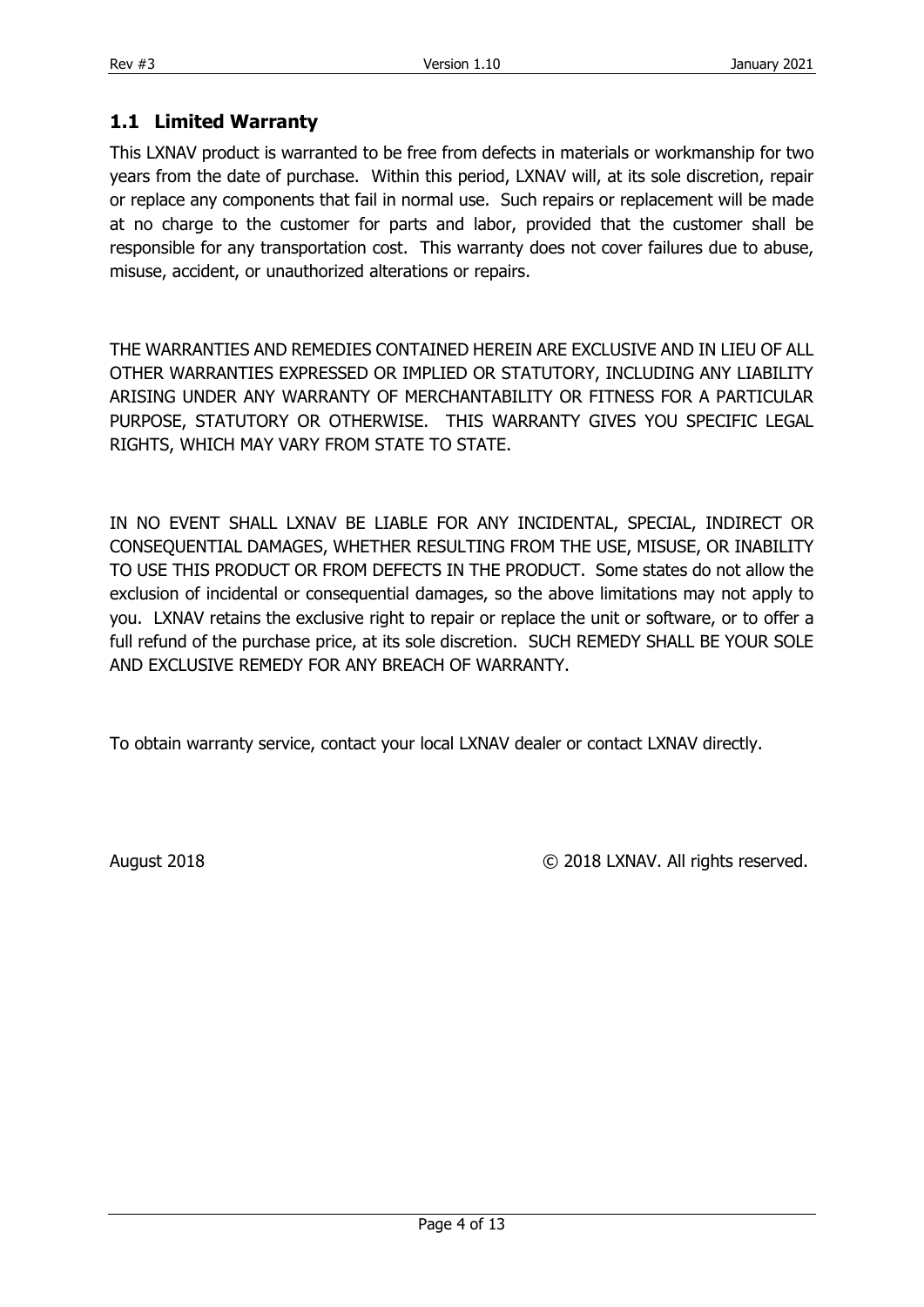# <span id="page-4-0"></span>**2 Installations**

#### <span id="page-4-1"></span>**2.1 Packing Lists**

• Flap Indicator unit

#### <span id="page-4-2"></span>**2.2 Basics**

The LXNAV FLAP indicator is a small display unit with a red 10x7 LED matrix display (sup for) indicating preconfigured flap positions. It can be used as a part of main instrument or as standalone unit connected only to a LXNAV FLAP sensor. The indicator has no buttons or any other user interactives. All settings and firmware upgrades on the device are made over the main instrument, or a PC via mini a USB cable.

At startup indicator will roll its name over the display as FLIND, (sup when follows) followed by the "app" or "rec" and at the end, version of firmware for example "v1.00".

"app" (application) means that Flap indicator is in the operation mode, and waiting either for settings from the main unit, PC or data from the FLAP sensor to show its position. If the indicator is in the "rec" mode (recovery), then it will not show any data. The reason could be in errors while upgrading the firmware such as a cable disconnection, low voltage, etc.

In case the FLAP indicator is going to be used in a standalone operation, it has to be purchased with:

- FLAP sensor
- RS485 splitter
- Power cable with termination

#### <span id="page-4-3"></span>**2.3 Electrical specifications**

#### <span id="page-4-4"></span>**2.3.1 Absolute maximum ratings with respect to GND**

| Parameter                       | <b>Symbol</b> | Rating | <b>Units</b> |
|---------------------------------|---------------|--------|--------------|
| <b>Power Supply</b>             | Vmax          | 40.0   |              |
| <b>Power Consumption at 12V</b> | Imax          | 200    | mA           |

#### <span id="page-4-5"></span>**2.3.2 Recommended electrical and mechanical characteristics**

| <b>Parameter</b>                   | .Svmbol | Min | <b>TVD</b>               | Max.  | Units  |
|------------------------------------|---------|-----|--------------------------|-------|--------|
| <b>Power Supply</b>                | Vin     | 8.0 | 12.0                     | 28.0  |        |
| <b>Operation temperature range</b> | l wr    | -20 | $\overline{\phantom{0}}$ | +60   | $\sim$ |
| Storage temperature                | l st    | -40 | $\overline{\phantom{0}}$ | $+80$ | $\sim$ |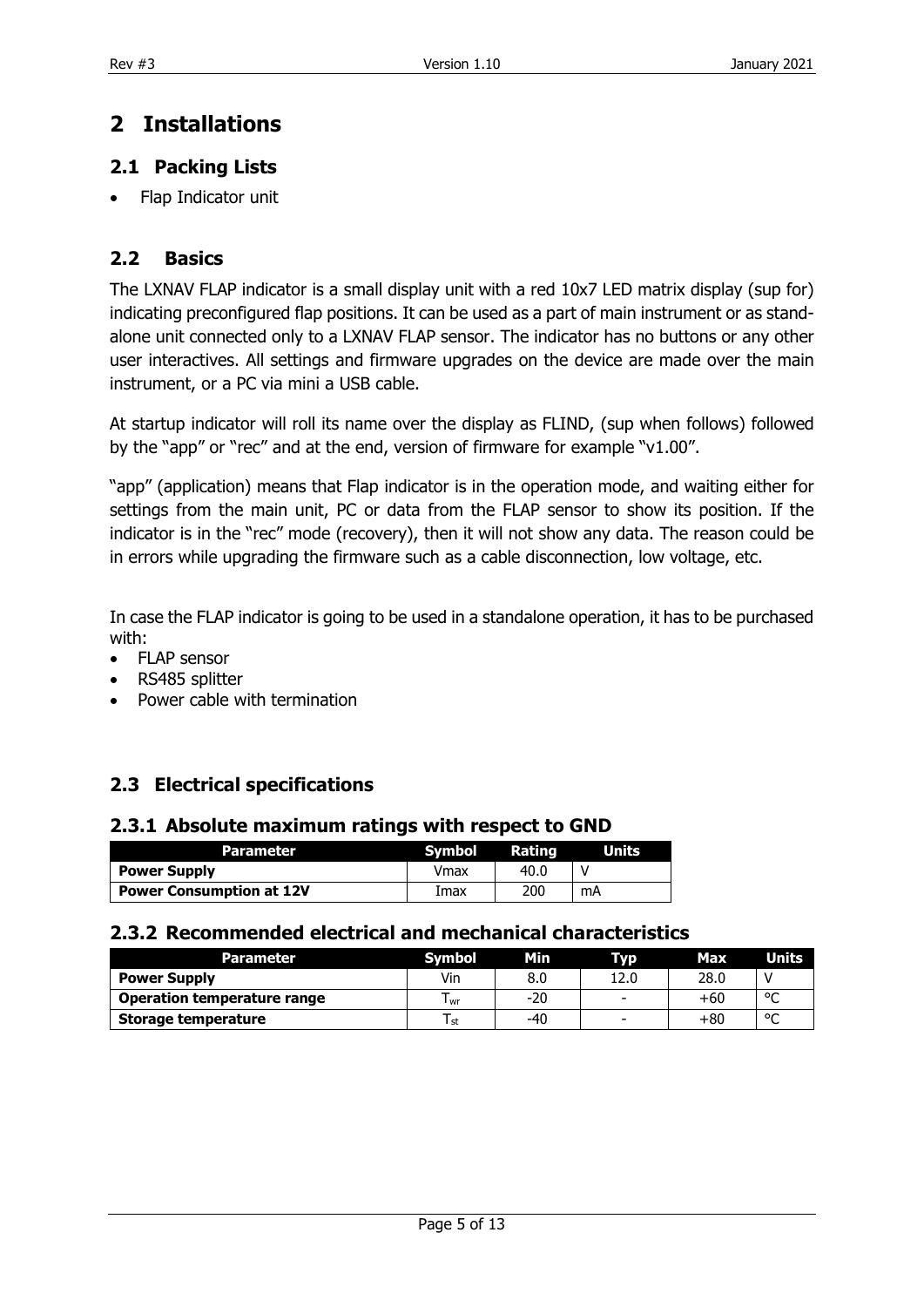### <span id="page-5-0"></span>**2.4 Installation**

The flap indicator has a specific, non-standard enclosure that fixes to airplane panel with two M4 screws on 41 mm distance between them. Mount it horizontally with a mini USB connector on top.



**Figure 1: Recommended panel cutout (hatched area)**

#### <span id="page-5-1"></span>**2.5 Wirings**

The LXNAV Flap indicator is connected to the RS485 bus through an RS485 splitter and a SUB D9 connector. The splitter is not part of the package. If you don't have a spare port on it, you must order another 485 splitter. Along the flap indicator (supp should be mounted also) one should also mount a FLAP sensor from which the indicator receives data.

#### <span id="page-5-2"></span>**2.5.1 Slave mode wiring**

In the slave mode, connecting the FLAP indicator to an RS485 bus is the same as for any other LXNAV instrument. Connect it to any free port on the RS485 splitter.



**Figure 2: Example of slave wiring**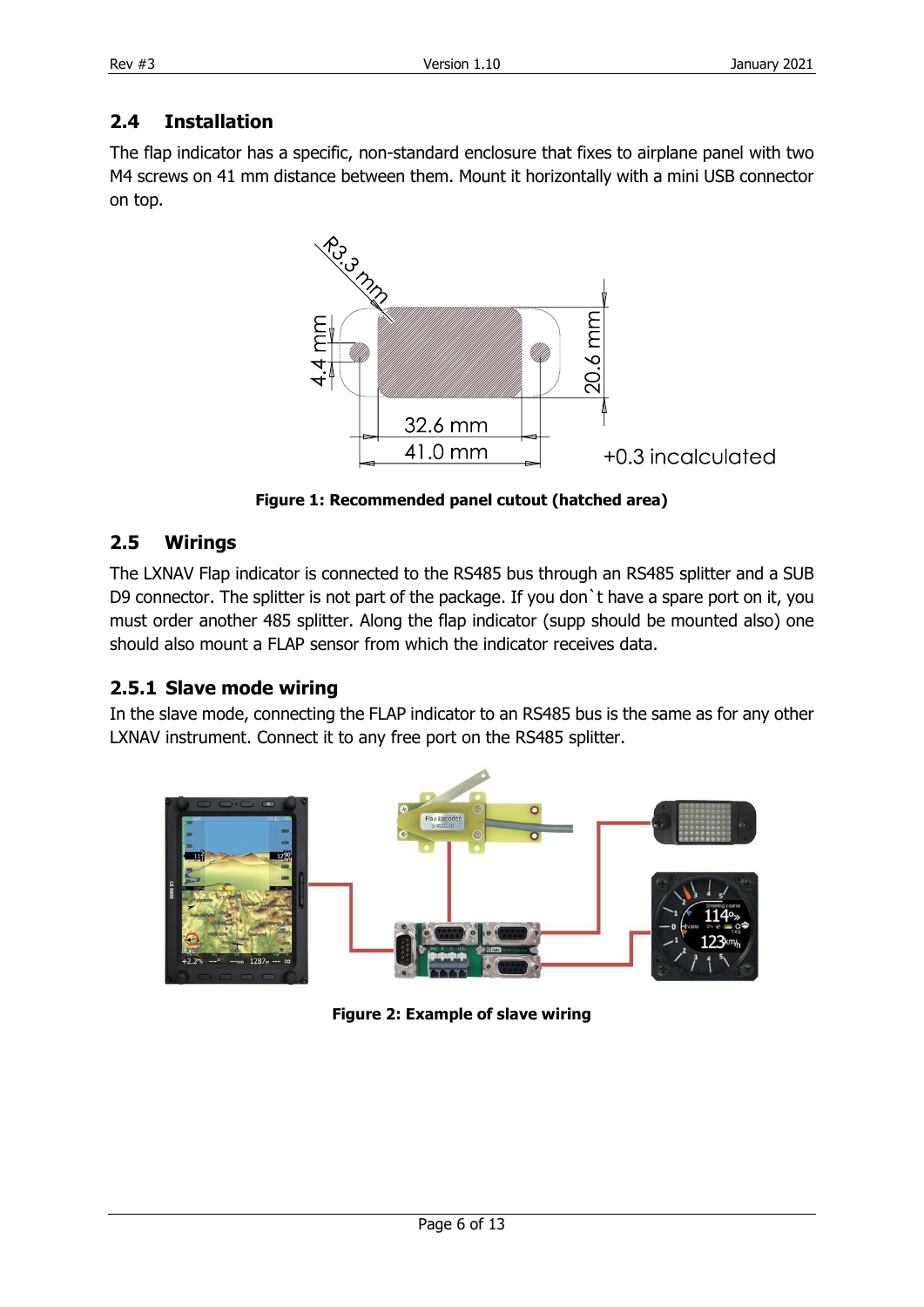#### <span id="page-6-0"></span>**2.5.2 Standalone mode wiring**

When the FLAP indicator is used in the standalone mode, connect it to an RS485 splitter along FLAP sensor. Two devices are powered from third connector on which is power cable and a built-in termination resistor.



**Figure 3: Wiring of FLAP indicator in standalone mode**

#### <span id="page-6-1"></span>**2.6 Setting flap positions**

Putting the FLAP indicator in the working mode is selected automatically. When it receives a flap setting from the main unit, such as an LX9000, it goes into slave mode. This means, the indicator is just listening on the RS485 bus. The second option is, when there is no main unit. In that case, it goes in standalone mode and is constantly asking the FLAP sensor for the current position. The standalone mode is selected right after the user sends settings to the FLAP indicator over the USB. Setting the flap positions is described in following chapters.

#### <span id="page-6-2"></span>**2.6.1 LX80xx, LX90xx**

On the main unit, under the "Setup" menu, go to "Hardware" and "Flaps". Put the flaps (sup to) in the upper position, move the cursor on the instrument to the first box, and click the "SET" button. This will save current angle set from the FLAPS sensor to the first box. Write the name for this state, and repeat the same action for the remaining positions. When this is finished, click the "CLOSE" button, and all data will be sent to the FLAP indicator.



**Figure 4: Example of saved flap positions on LX9000 main unit**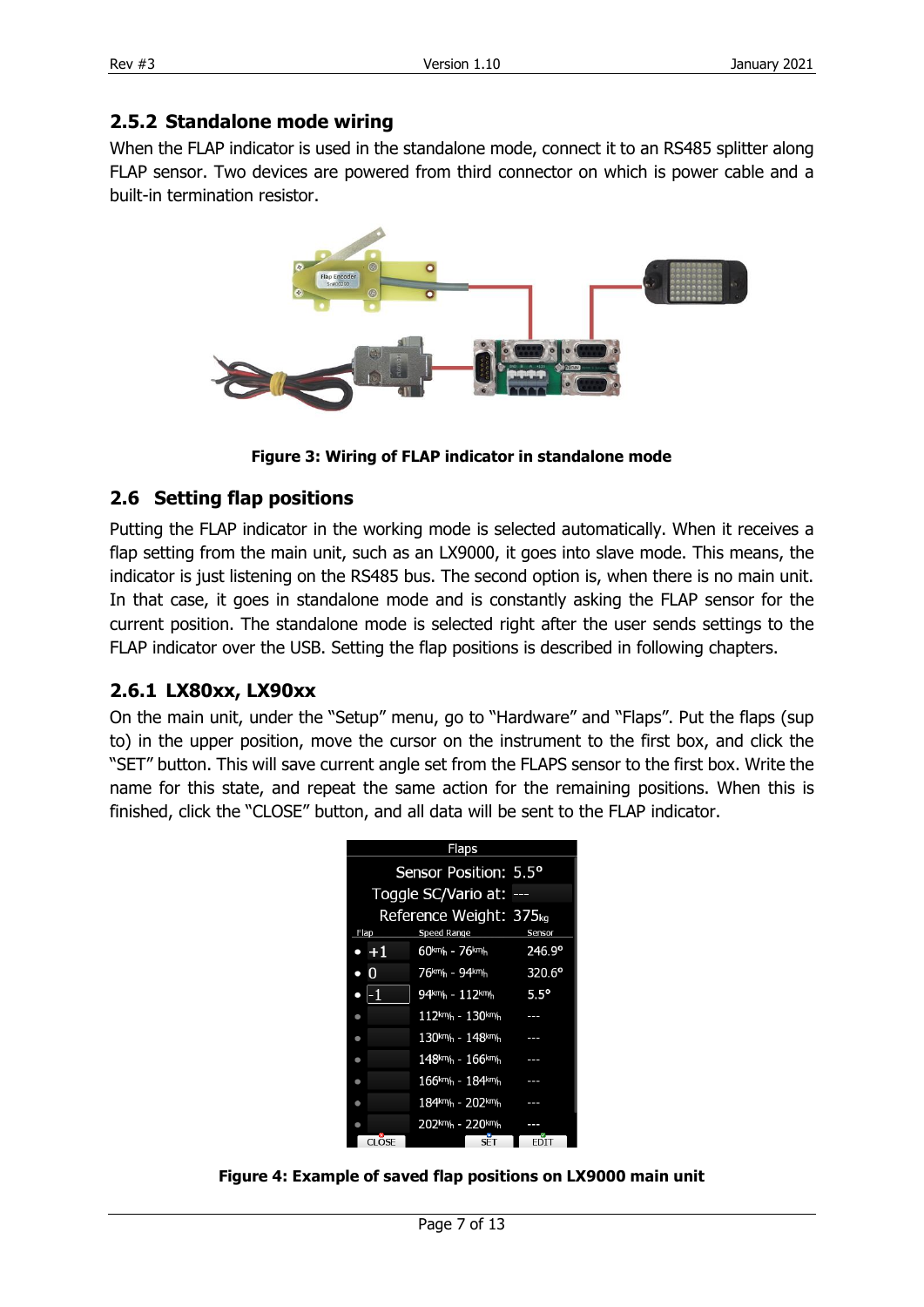If the positions are already saved, after a first startup with the FLAP indicator, wait for a minute, and the instrument is going to update the indicator automatically. When it receives data, it will save them to its internal memory, and show them next time right after the system startup.

#### <span id="page-7-0"></span>**2.6.2 PC via mini USB**

This option is available only for the standalone mode of the FLAP indicator. Settings made over the Flap configurator tool will not be sent to the main unit, instead they will be rewritten by LX80/90xx.

Connect the mini USB connector to the FLAP indicator **after** powering up. On your computer you should see a new serial communication port. Under "Settings", in Flap configurator, select it, and then press the "Connect" button just next to "Settings".

Now you are able to see the current flap angle. Put the flaps in the upper position, write its name in the "Pos1 name" text box, and press the "Set" button to determine the angle. Repeat the same process for the remaining flap positions. When it is done, click the "Save" (sup button) and "Disconnect" buttons. Now you are ready to use the FLAP indicator with the FLAP sensor.

| Flap configurator             |            |              | ×    |
|-------------------------------|------------|--------------|------|
| <b>Disconnect</b><br>Settings |            |              |      |
| Flap angle:<br>104.500        |            |              |      |
| Flap settings                 |            |              |      |
| Pos1 name<br>+1               | Pos1 angle | ≑∣<br>185,20 | Set  |
| 0<br>Pos2 name                | Pos2 angle | ÷<br>219.10  | Set  |
| -1<br>Pos3 name               | Pos3 angle | ÷۱<br>287,60 | Set  |
| Pos4 name                     | Pos4 angle | ≑∣<br>0.00   | Set  |
| Pos5 name                     | Pos5 angle | ÷<br>0.00    | Set  |
| Pos6 name                     | Pos6 angle | ÷<br>0.00    | Set  |
| Pos7 name                     | Pos7 angle | ÷<br>0.00    | Set  |
| Pos8 name                     | Pos8 angle | ÷<br>0.00    | Set  |
|                               |            |              |      |
|                               |            |              | Save |

**Figure 5: Flap configurator with FLAP indicator settings**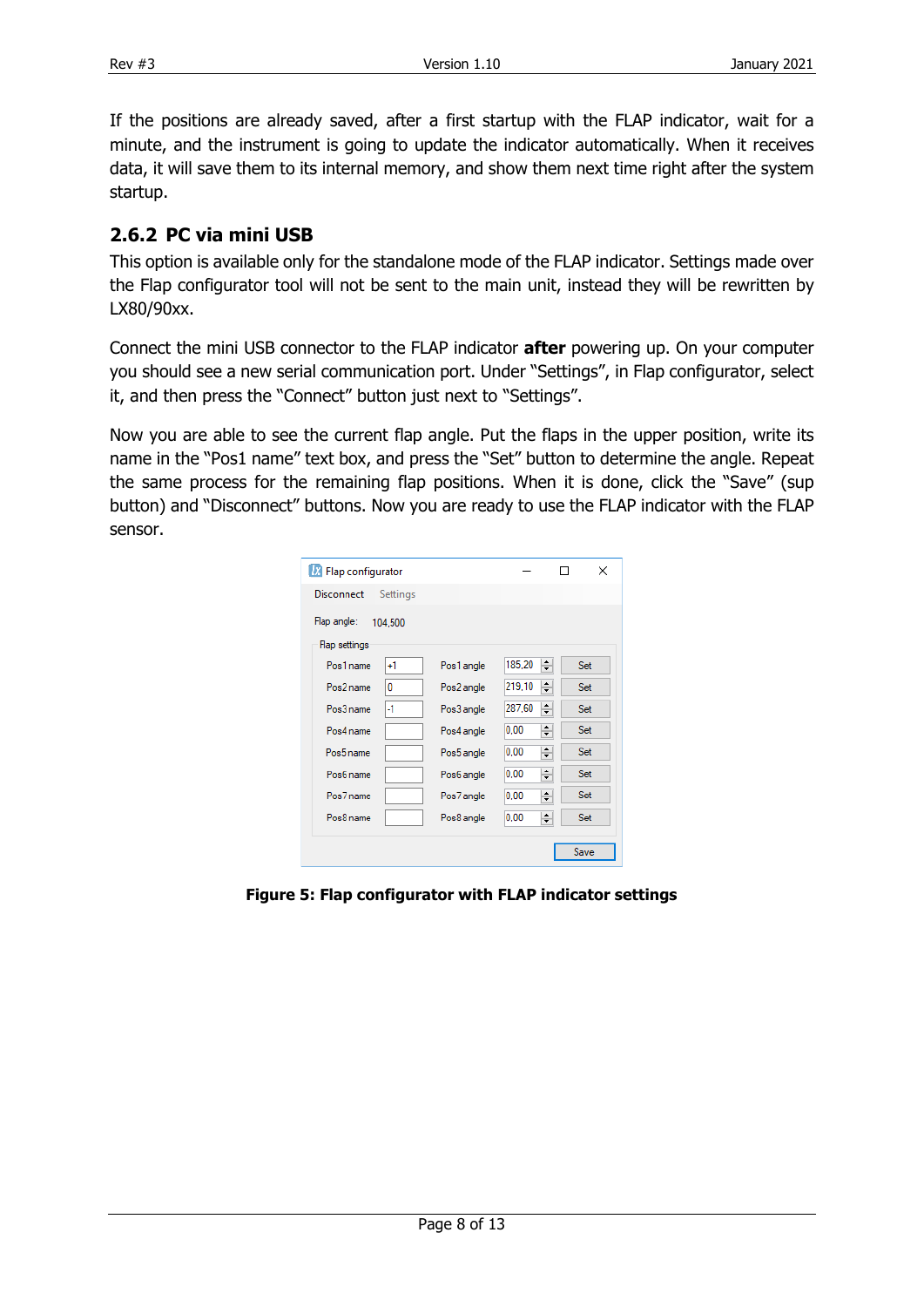#### <span id="page-8-0"></span>**2.7 Updating firmware of Flap Indicator**

Latest firmware for LXNAV instruments can be found on: <http://www.lxnav.com/download/firmware>

Update is possible with one of the following two examples:

#### <span id="page-8-1"></span>**2.7.1 LX80xx, LX90xx**

Firmware updates can be done via a main unit such as the LX 80/90xx.

- 1.) Start the main unit with the connected FLAP indicator.
- 2.) Go to: Setup->Password and type in "89891"
- 3.) If there is only one update file, it will automatically update the indicator. Otherwise it should be selected manually. The update filename name is "App\_FIND\_x.yy.lxfw", where x.yy is the firmware version.
- 4.) When the update is done, the FLAP indicator will restart with the new firmware and the previously saved settings.



**Figure 6: Select update file for FLAP indicator**

#### <span id="page-8-2"></span>**2.7.2 PC via mini USB**

The second option for firmware updating is via a PC, and is the only way when the FLAP indicator is used without the main unit.

- 1.) Download FlashLoader485App (PC update tool) from the LXNAV website under the section for S7 instruments: [www.lxnav.com/download/firmware](http://www.lxnav.com/download/firmware)
- 2.) Connect the mini USB connector to the FLAP indicator, and on the other side, to your PC.
- 3.) Power up the indicator over the SUB D9 connector.

In this case, when the USB is connected before powering up the instrument, it goes in recovery mode, which can be seen from the welcome text "FLIND rec vx.yy" on the screen. From this moment on, the firmware can be updated.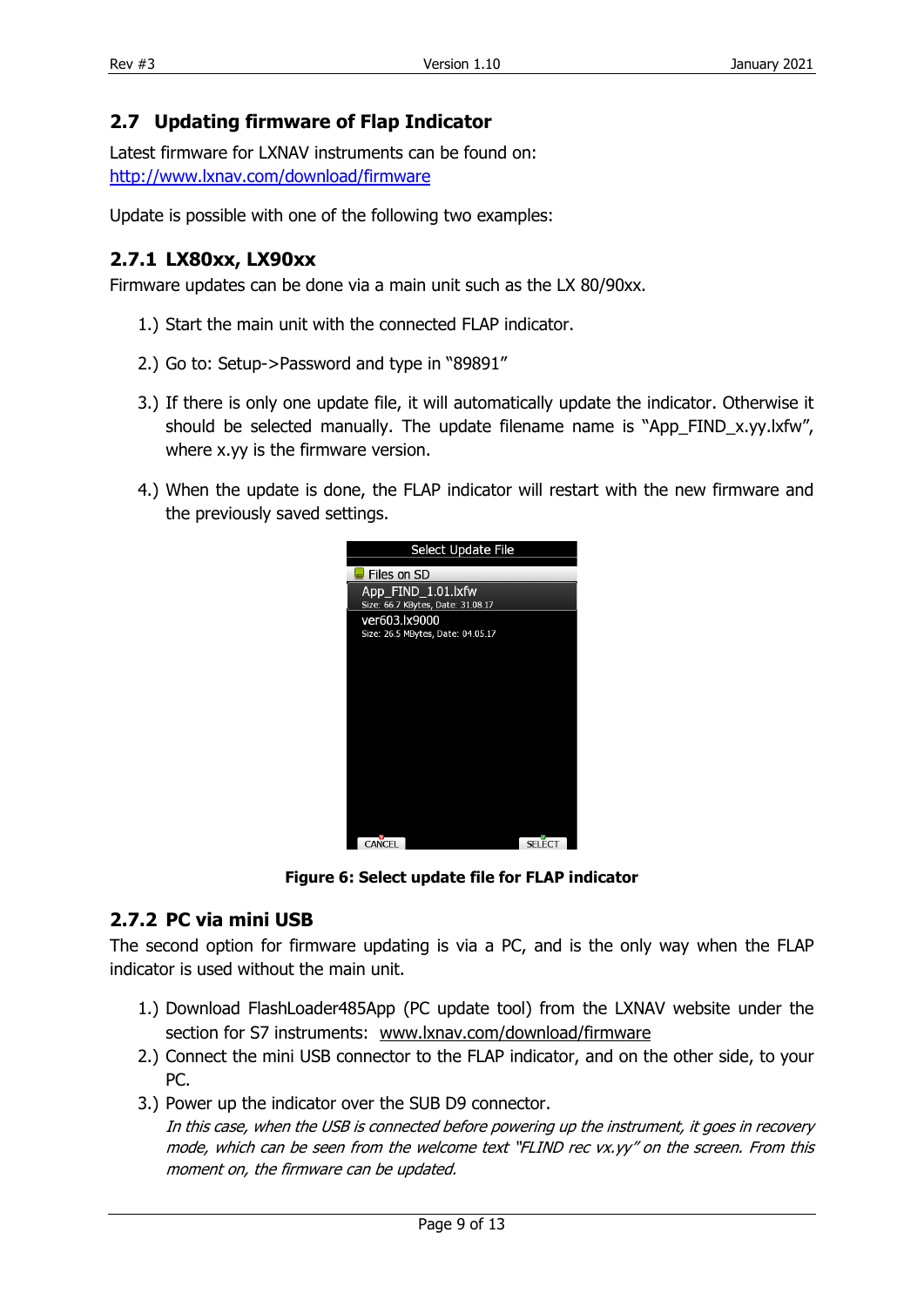- 4.) Choose the correct serial port. Baudrate has no function leave it as it is.
- 5.) Chose the firmware file App\_FIND\_x.yy.lxfw, where x.yy is the version.
- 6.) Press the Flash button, and the update will start.

After a successful update, the indicator will restart and go back in recovery mode; thus the USB has to be disconnected and the indicator repowered. If the update procedure is interrupted (supp of any case) for any cause, the FLAP indicator will cycle in recovery mode and it has to be updated again following the process described above.



**Figure 7: Flash Loader update tool after a successful firmware update**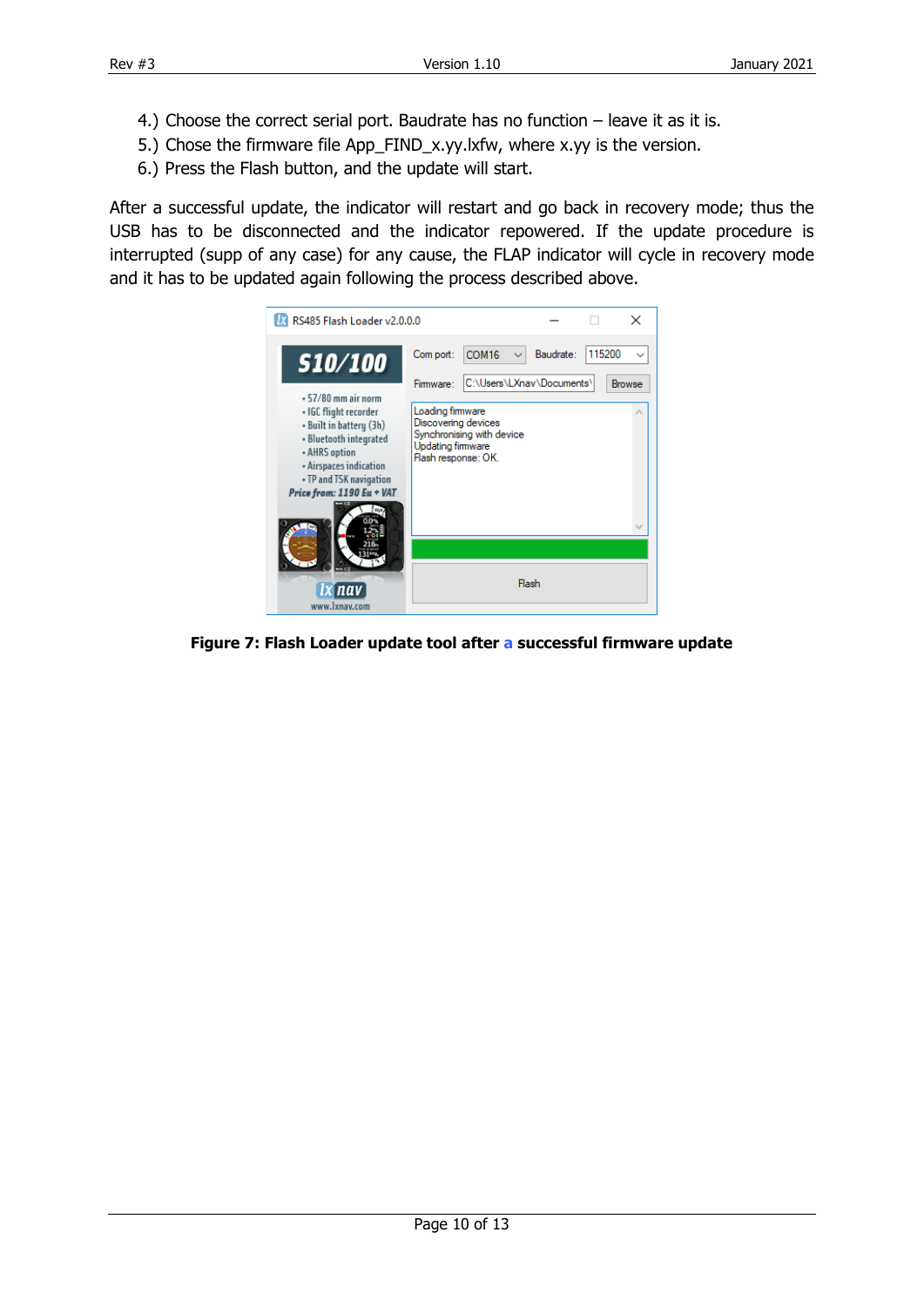### <span id="page-10-0"></span>**2.8 Dimmensions**











Drawing is not to scale

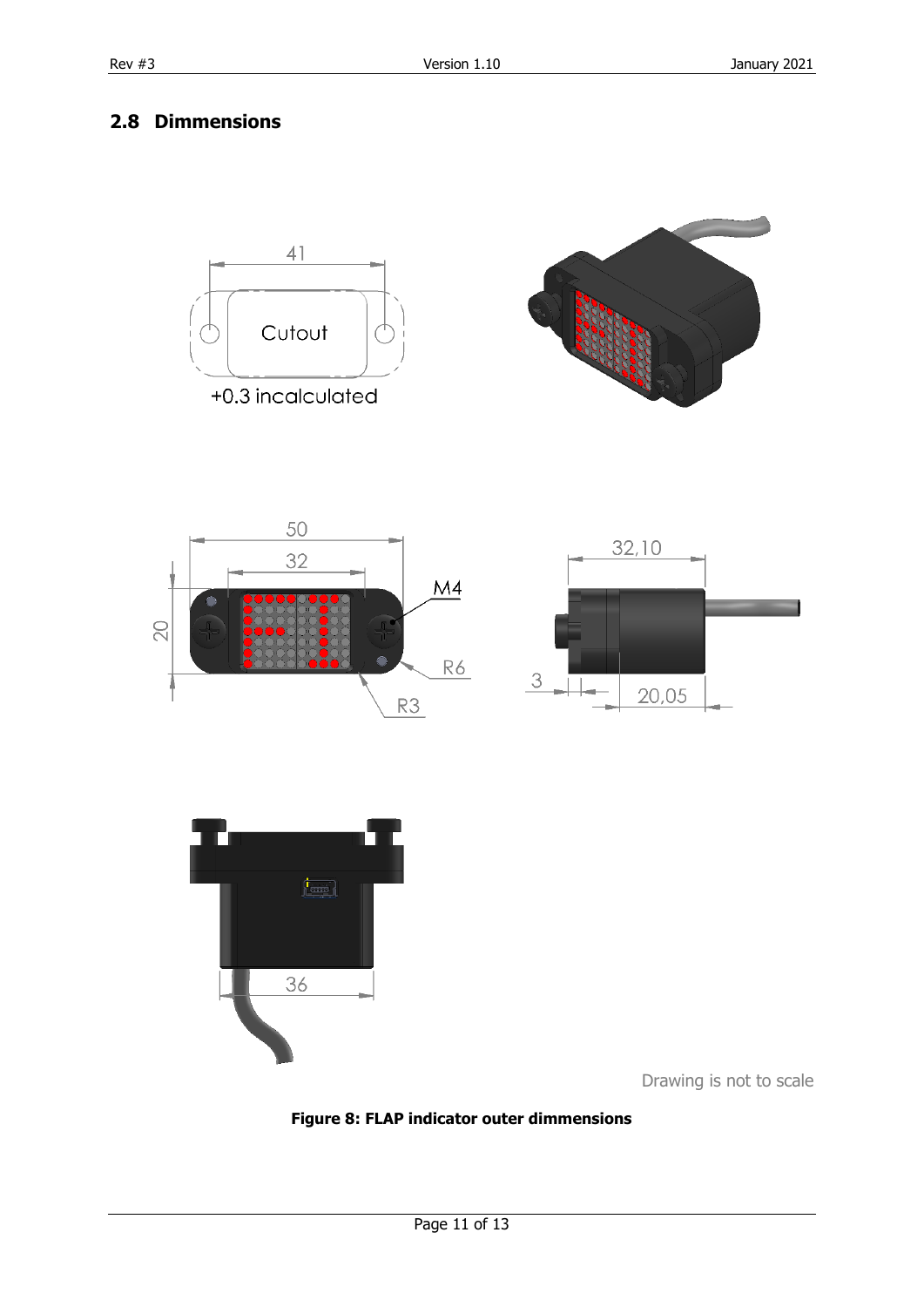# <span id="page-11-0"></span>**3 Revision History**

| Rev | Date                             | Comments                  |
|-----|----------------------------------|---------------------------|
|     | September 2017   Initial release |                           |
|     | August 2018                      | English correction by JR. |
|     | January 2021                     | Style update              |